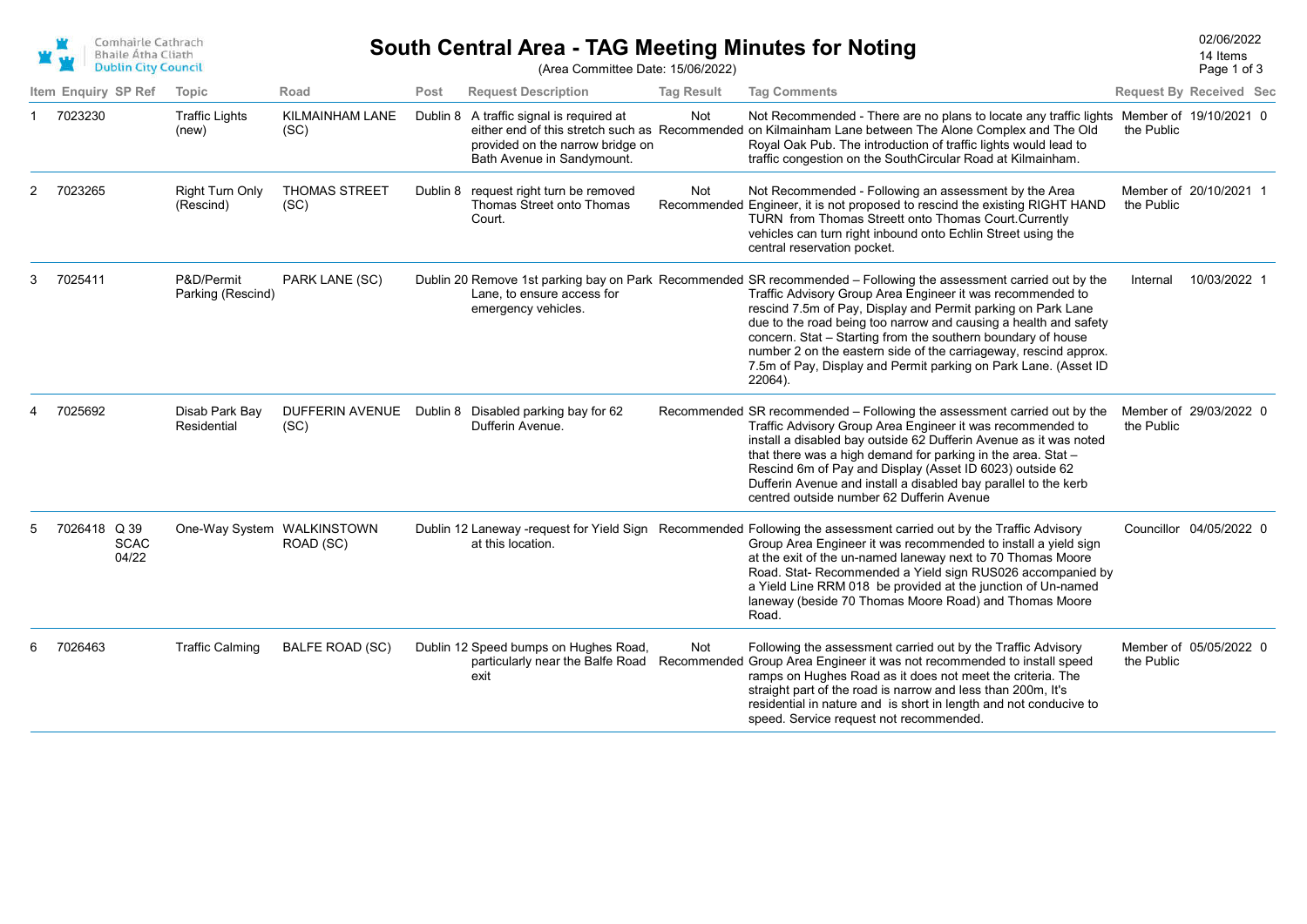

## South Central Area - TAG Meeting Minutes for Noting<br>
2006/2022<br>
14 Items

 $\overline{3}$ 14 Items

|    | <b>DUDIN City Council</b> |                                             |                                                                  |          | (Area Committee Date: 15/06/2022)                                             |                   |                                                                                                                                                                                                                                                                                                                                                                                                                                                                                                                                                                                                                                 |            | Page 2 of 3                    |
|----|---------------------------|---------------------------------------------|------------------------------------------------------------------|----------|-------------------------------------------------------------------------------|-------------------|---------------------------------------------------------------------------------------------------------------------------------------------------------------------------------------------------------------------------------------------------------------------------------------------------------------------------------------------------------------------------------------------------------------------------------------------------------------------------------------------------------------------------------------------------------------------------------------------------------------------------------|------------|--------------------------------|
|    | Item Enguiry SP Ref       | Topic                                       | Road                                                             | Post     | <b>Request Description</b>                                                    | <b>Tag Result</b> | <b>Tag Comments</b>                                                                                                                                                                                                                                                                                                                                                                                                                                                                                                                                                                                                             |            | <b>Request By Received Sec</b> |
|    | 7026518                   | <b>Yellow Box</b>                           | <b>BRIDGEFOOT</b><br>STREET (SC)                                 | Dublin 8 | paint a yellow box at both exits<br>on Bridgefoot street                      |                   | Recommended Following the assessment carried out by the Traffic Advisory<br>Group Area Engineer it was recommended to install two yellow<br>boxes at the exits of Oliver Bond Flats on the eastern side of<br>Bridgefoot Street (for cars travelling in a southern direction.)                                                                                                                                                                                                                                                                                                                                                  | the Public | Member of 09/05/2022 0         |
|    |                           |                                             |                                                                  |          |                                                                               |                   | Stat 1– Install a 6m wide yellow box to cover the carriageway<br>outside entrance for blocks L, M, N.                                                                                                                                                                                                                                                                                                                                                                                                                                                                                                                           |            |                                |
|    |                           |                                             |                                                                  |          |                                                                               |                   | Stat 2- Install a 6m wide yellow box to cover the carriageway<br>outside entrance for blocks C, D, E, F, G, H                                                                                                                                                                                                                                                                                                                                                                                                                                                                                                                   |            |                                |
|    | 7026586                   | <b>Yellow Box</b>                           | <b>CROMWELLSFORT</b><br>ROAD (SC)                                |          | A yellow box at the junction                                                  | Not               | Following the assessment carried out by the Traffic Advisory<br>Recommended Group Area Engineer it was recommended not to install a yellow<br>box at the junction of Cromwellsfort Road /Cromwellsfort Court. A<br>Yellow Box is used to prevent the blocking of junctions. The<br>criteria for the provision of a yellow box are that the side road<br>traffic flows should be significant and that the side road should<br>serve a major traffic generating facility or a minimum of 50<br>residential units. A yellow box is not recommended at this location<br>as it does not meet the criteria for the provision of same. | the Public | Member of 11/05/2022 0         |
|    | 7026617                   | Double Yellow<br>Lines (Extend)             | <b>DONORE AVENUE</b><br>(SC)                                     |          | Dublin 8 request double yellow lines<br>would stop vans from parking<br>here. |                   | Recommended Following the assessment carried out by the Traffic Advisory<br>Group Area Engineer it was recommended to extend the existing<br>Double Yellow Lines to improve Health and Safety.<br>Stat - extend existing Double Yellow Lines(Asset ID 124) on the<br>east side of Donore Avenue by approx. 10m in a southerly<br>direction from the common boundary to Nos 49 and 51.                                                                                                                                                                                                                                           | the Public | Member of 12/05/2022 0         |
| 10 | 7026676                   | <b>TAG General</b><br><b>Engineer Query</b> | <b>WALKINSTOWN</b><br>ROAD (SC)                                  |          | Dublin 12 request bollards be erected at<br>corner.                           | Not               | Following the assessment carried out by the Traffic Advisory<br>Recommended Group Area Engineer it was not recommended to install bollards<br>at this location as it is not Dublin City Council policy to introduce<br>bollards as a measure to prevent damage to private property.<br>Dublin City Council traffic department provide bollards where the<br>footpath is the same level as the carriageway and would be a<br>health and safety concern for pedestrians.                                                                                                                                                          | the Public | Member of 13/05/2022 0         |
| 11 | 7026850                   |                                             | Bus Stop Marking CLADDAGH GREEN<br>(SC)                          |          | Dublin 10 Measures as part of<br>BusConnects.                                 |                   | Recommended As part of Bus Connects: On the western side of Claddagh Green,<br>adjacent to the Civic space, opposite site no.13 (the post office).<br>Works to include installation of an 18 metre bus cage, installation<br>of a bus stop pole and modification to line marking and installation<br>of double yellow lines before and after bus stop.                                                                                                                                                                                                                                                                          | Internal   | 24/05/2022 0                   |
|    | 12 7026862                |                                             | Bus Stop Marking LE FANU ROAD (SC) Dublin 10 Measures as part of |          | BusConnects.                                                                  |                   | Recommended Bus Connects Measures: West bound side, Approximately 50<br>metres west of Kylemore Road. Works to include installation of an<br>18 metre bus cage, installation of a bus stop pole and<br>modification to line marking. Removal of existing speed ramp.<br>North bound side, Approximately 50 metres west of Kylemore<br>Road. Works to include installation of an 18 metre bus cage,                                                                                                                                                                                                                              | Internal   | 24/05/2022 0                   |

installation of a bus stop pole and modification to line marking.